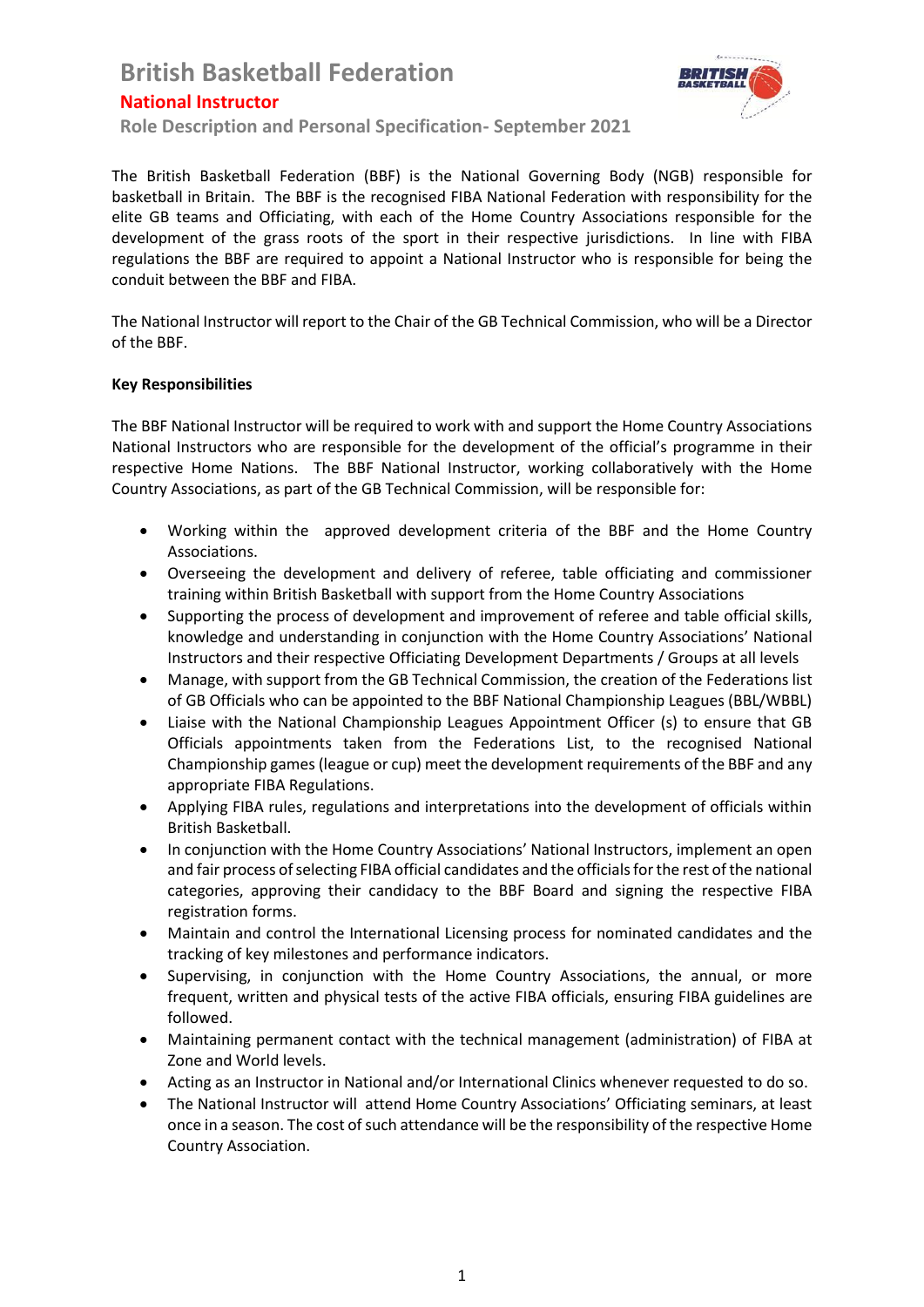### **British Basketball Federation**



#### **National Instructor**

**Role Description and Personal Specification- September 2021**

#### **1. Person Specification**

Applicants for the position of National Instructor for the British Basketball Federation should meet the following person specification:

#### *E = essential criterion; D = desirable criterion*

| <b>Qualifications and Experience</b>                                                                |   |
|-----------------------------------------------------------------------------------------------------|---|
| Hold a valid FIBA instructor licence [FRIP] LEVEL 1<br>1.                                           | Ε |
| Have a minimum of 6 years of experience as a FIBA Referee<br>2.                                     | E |
| Experience as a Home Country Association National Instructor<br>3.                                  | D |
| Experience of being an active participant in a Home Country Officials Development<br>4.             | E |
| Structure                                                                                           |   |
| Experience in communicating effectively with people from a variety of backgrounds<br>5.             | E |
| Experience of working independently and as part of a team<br>6.                                     | E |
| Experience in working collaboratively with all officials in an effective and inclusive manner<br>7. | E |
| <b>Skills &amp; Abilities</b>                                                                       |   |
| Strong ability to work to tight deadlines and to manage competing priorities around work<br>8.      | Ε |
| Ability to communicate effectively with a wide range of people and have the ability to<br>9.        | E |
| write and speak effectively in English                                                              |   |
| 10. Ability to work methodically and independently                                                  | E |
| 11. Excellent oral and written communication skills, good organisational skills, good               | E |
| knowledge of IT/media applications. Keep appropriate records to evidence provision of               |   |
| suitable training, assessment, supporting the development of FIBA & BBL/WBBL                        |   |
| candidates. All Records stored on BBF systems to meet GDPR requirements                             |   |
| 12. Highest level of personal integrity, flexibility and discretion, with the ability to work in    | Ε |
| strictest confidence                                                                                |   |
| 13. Strong inter-personal skills and an ability to identify solutions                               | E |
| Knowledge & Understanding                                                                           |   |
| 14. A detailed and practical understanding of refereeing at an international level                  | E |
| 15. An understanding of the factors affecting officials                                             | E |
| <b>Personal Attributes</b>                                                                          |   |
| 16. Flexible approach to working                                                                    | Е |
| 17. Willing to travel, has a full driving licence and access to own transport                       | E |
| 18. Displays personal responsibility and accountability for decision making and actions             | Ε |
| 19. Have a commitment to continual professional development                                         | E |

#### **2. Additional information**

- 2.1 This role carries a small, remunerated amount.
- 2.2 You will play a pivotal role in ensuring inclusive policies are developed and implemented, creating a robust framework for Equality, Diversity and Inclusion (EDI).
- 2.3 All reasonable out-of-pocket expenses will be reimbursed in accordance with established criteria.
- 2.4 There will be a requirement to attend meetings and clinics in line with FIBA regulations.
- 2.5 The BBF National Instructor will be appointed for an initial two-year period with the option of a further two plus two years, subject to review.